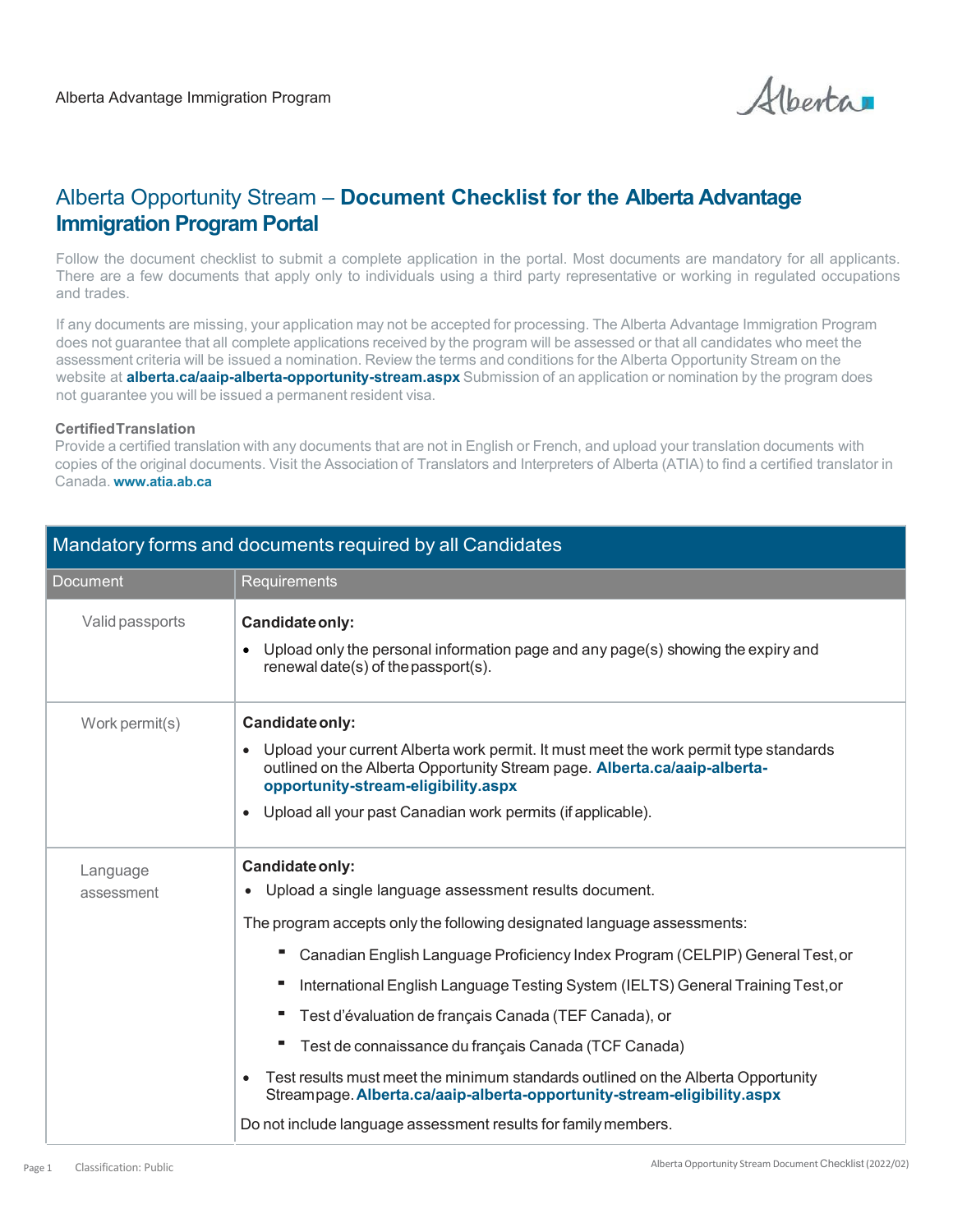| <b>Document</b>                                                                                                      | Requirements                                                                                                                                                                                                                                                                                                                                                                                                                                                                                                                                                                                                                                                                                                                                                                                                                                                                                                                                                                                                                                                                                                                                                                                                                                                                                                                                                                                                                                                                                   |
|----------------------------------------------------------------------------------------------------------------------|------------------------------------------------------------------------------------------------------------------------------------------------------------------------------------------------------------------------------------------------------------------------------------------------------------------------------------------------------------------------------------------------------------------------------------------------------------------------------------------------------------------------------------------------------------------------------------------------------------------------------------------------------------------------------------------------------------------------------------------------------------------------------------------------------------------------------------------------------------------------------------------------------------------------------------------------------------------------------------------------------------------------------------------------------------------------------------------------------------------------------------------------------------------------------------------------------------------------------------------------------------------------------------------------------------------------------------------------------------------------------------------------------------------------------------------------------------------------------------------------|
| Labour<br>Market<br>Impact<br>Assessment(s)<br><b>OR</b> Evidence of<br>Exemption                                    | Candidate only:<br>Upload all of your Labour Market Impact Assessments (LMIAs) from Service Canada/<br>$\bullet$<br>Employment and Social Development Canada (ESDC). Include a copy of both the<br>Confirmation Letter and the Annex for all LMIAs uploaded.<br>If an LMIA does not exist, upload the documents to show the exemption used for the work<br>$\bullet$<br>permit (e.g. North American Free Trade Agreement, etc.). The best types of documents to<br>provide are:<br>" copy of letter to visa office requesting the exemption, or<br>" approval from visa office stating the exemption.<br>"If you do not have one of these two documents, you can provide another document<br>from IRCC demonstrating the exemption. Print outs of exemption information from the<br>IRCC website do not meet this requirement<br>If you are a Post-Graduation Work Permit holder, the work permit is proof of your<br>٠<br>exemption.                                                                                                                                                                                                                                                                                                                                                                                                                                                                                                                                                          |
| Education:<br>Education<br>credential<br>documents<br><b>AND</b><br>Educational<br>Credential<br>Assessment<br>(ECA) | Candidate only:<br>There are two types of education documents you must provide in a single document for the<br>Education upload:<br>1. Education credential documents<br>Upload all your secondary and post-secondary degrees, diplomas and certificates (from<br>$\bullet$<br>Canada and outside of Canada).<br>- If you have a valid Alberta Qualification Certificate or a trade certificate recognized by<br>Alberta Apprenticeship and Industry Training (AIT), you may use it to demonstrate you<br>meet the minimum high school requirement. You can check if your trade certificate is<br>recognized by AIT at tradesecrets.alberta.ca/experiencedworkers/recognized-<br>trade-certificate<br>If you are a Post-Graduation Work Permit holder you must upload transcripts for your<br>Alberta education credential to demonstrate your education is related to your current                                                                                                                                                                                                                                                                                                                                                                                                                                                                                                                                                                                                            |
|                                                                                                                      | occupation and work experience.<br>If your transcripts do not include your date of enrollment for your program (the date<br>٠<br>you started attending your program) you must upload an official document from your<br>institution that proves your enrollment date. Confirmation documents vary by<br>institution; contact your institution to determine available documentation to meet this<br>requirement.<br>2. Educational Credential Assessment (ECA) - Required as of January 1, 2021<br>If you completed your education outside of Canada, you must also upload an<br>$\bullet$<br>Educational Credential Assessment (ECA) report for immigration purposes for your highest<br>level of education from a designated organization. The IRCC website lists the designated<br>organizations for ECAs:<br>canada.ca/en/immigration-refugees-citizenship/services/immigrate-canada/express-<br>entry/documents/education-assessed/how.html<br>• You do not need to provide an ECA if:<br>o You have a Canadian degree, diploma or certificate from a recognized Canadian<br>post-secondary, technical college or secondary institution, or<br>You have a valid Alberta Qualification Certificate or a trade certificate recognized by<br>$\circ$<br>Alberta Apprenticeship and Industry Training (AIT).<br>Tradesecrets.alberta.ca/experiencedworkers/recognized-trade-<br>certificateTradesecrets.alberta.ca/trades-occupations<br>Do not include education documents for family members. |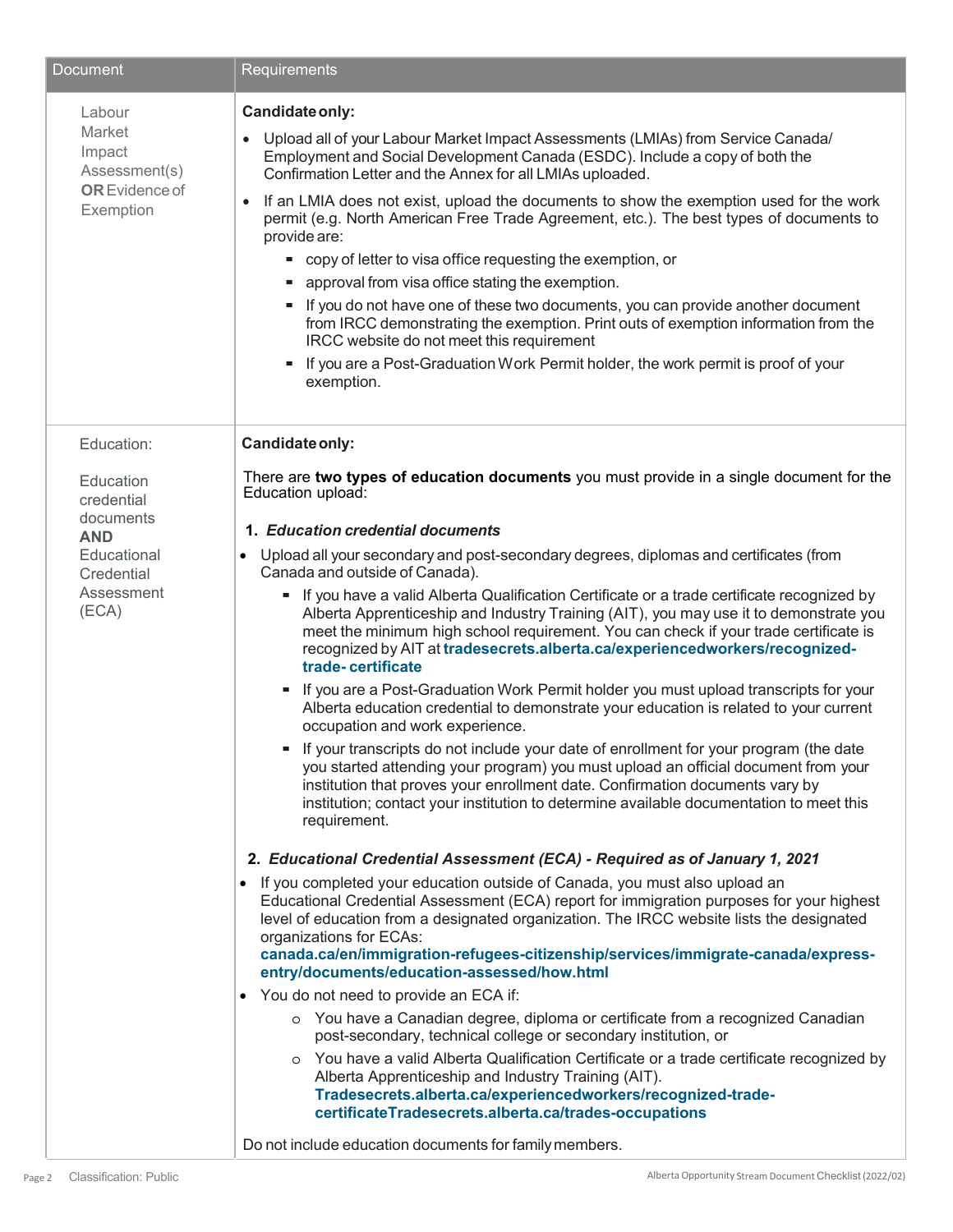| <b>Document</b>     | Requirements                                                                                                                                                                                                                                                                                                                                |
|---------------------|---------------------------------------------------------------------------------------------------------------------------------------------------------------------------------------------------------------------------------------------------------------------------------------------------------------------------------------------|
| Paystatements       | Candidate only:                                                                                                                                                                                                                                                                                                                             |
|                     | Upload Statements of Earnings (pay statements/pay stubs).<br>$\bullet$                                                                                                                                                                                                                                                                      |
|                     | • You must include your Statements of Earnings for each pay period for up to the past<br>3 months to demonstrate that you are currently employed in Alberta and meeting<br>wage requirements.<br>A Statement of Earnings must list the pay period, hourly rate of pay, number of                                                            |
|                     | hours worked in the pay period, deductions and any taxable benefits. Statements of<br>Earnings must meet Alberta Employment Standards Code requirements:<br>work.alberta.ca/documents/Payment-of-Earnings.pdf                                                                                                                               |
|                     | Do not upload statements created via a payroll deductions online calculator. These<br>ш<br>documents state that they are not intended to be used as a statement of earnings.<br>These do not meet Alberta Employment Standards Code requirements.                                                                                           |
|                     | The program may request additional pay statements or other income documents to<br>ш<br>verify full-time work experience in Canada or overseas.                                                                                                                                                                                              |
| Employment          | Candidate only:                                                                                                                                                                                                                                                                                                                             |
| reference letter(s) | Upload reference letters for your qualifying full-time work experience in your current<br>$\bullet$<br>occupation (either 12 months work experience in Alberta in past 18 months or 24 months<br>in Canada and/or abroad in past 30 months).                                                                                                |
|                     | Post-Graduation Work Permit holders who graduated from an approved Alberta post-<br>$\bullet$<br>secondary institution must upload reference letters for your qualifying full-time work<br>experience in your current occupation for 6 months full-time work experience in your<br>current occupation in Alberta within the last 18 months. |
|                     | Your reference letter(s) must be signed by a manager or supervisor from the company.<br>$\bullet$                                                                                                                                                                                                                                           |
|                     | Your reference letter(s) must be on the company letterhead and must include:<br>$\bullet$                                                                                                                                                                                                                                                   |
|                     | $\blacksquare$ job title                                                                                                                                                                                                                                                                                                                    |
|                     | salary<br>ш                                                                                                                                                                                                                                                                                                                                 |
|                     | period of employment including start date and end date for each occupation<br>performed                                                                                                                                                                                                                                                     |
|                     | - hours of work per week                                                                                                                                                                                                                                                                                                                    |
|                     | ■ main job duties you perform on a daily basis* (see note below)                                                                                                                                                                                                                                                                            |
|                     | education required                                                                                                                                                                                                                                                                                                                          |
|                     | skills and knowledge necessary for duties                                                                                                                                                                                                                                                                                                   |
|                     | work experience required<br>ш                                                                                                                                                                                                                                                                                                               |
|                     | • employer contact information including business email address                                                                                                                                                                                                                                                                             |
|                     | For your current occupation in Alberta, you must provide both a reference letter and a job<br>$\bullet$<br>offer/employment contract.                                                                                                                                                                                                       |
|                     | If you are unable to provide a reference letter for previous work experience, you may<br>$\bullet$<br>upload your employment contract(s) or job offer letter(s) that include this information or<br>other documents that provide the employment information stated above.                                                                   |
|                     | *Note: When listing main job duties, do not copy job duties from the National Occupational<br>Classification (NOC) code description.                                                                                                                                                                                                        |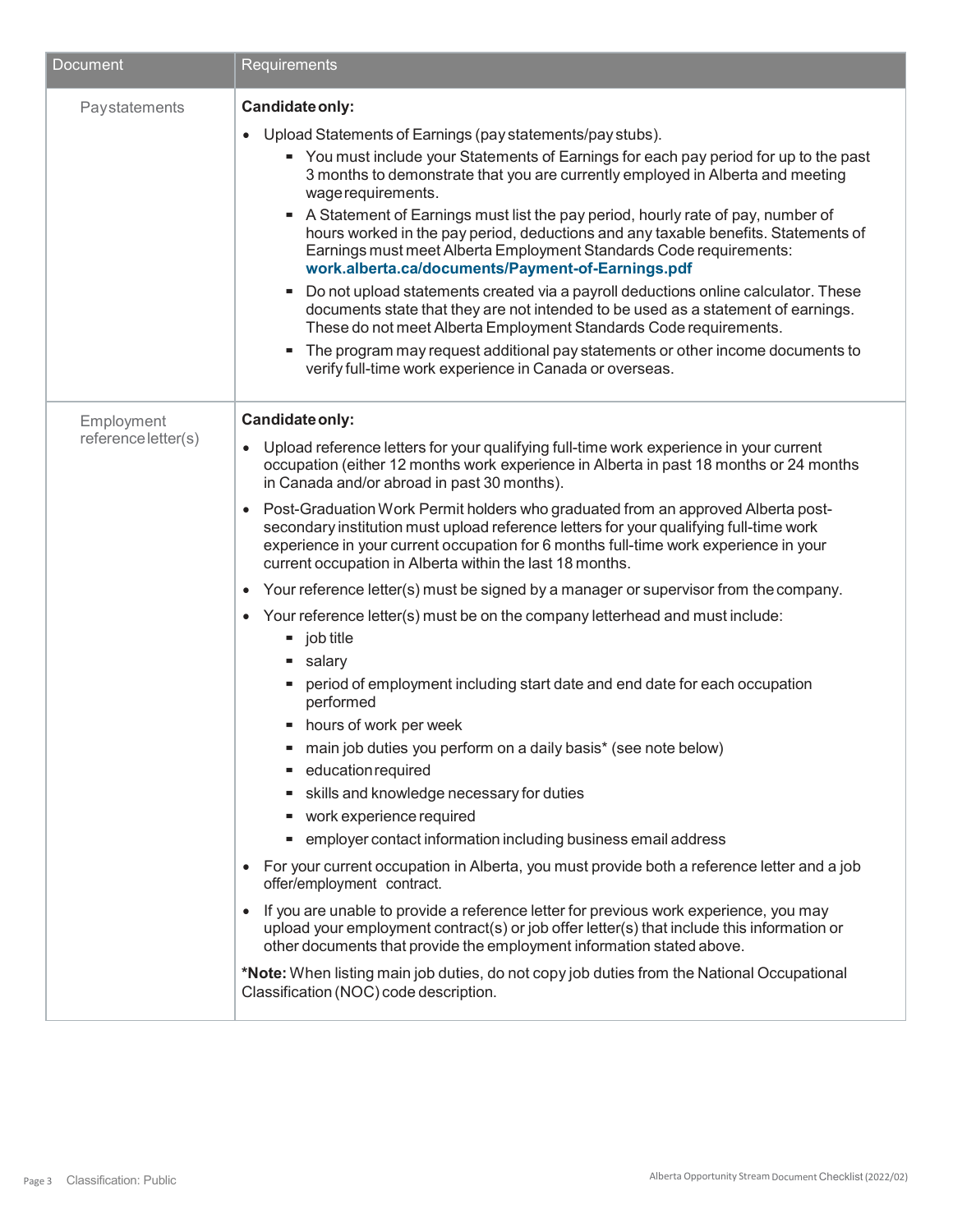| Document                                             | Requirements                                                                                                                                                                                                                                                                                                                                                                                                                                                                                                                                                                                                                                                                         |
|------------------------------------------------------|--------------------------------------------------------------------------------------------------------------------------------------------------------------------------------------------------------------------------------------------------------------------------------------------------------------------------------------------------------------------------------------------------------------------------------------------------------------------------------------------------------------------------------------------------------------------------------------------------------------------------------------------------------------------------------------|
| Alberta job offer(s)<br>andemployment<br>contract(s) | Candidate only:<br>Upload your Alberta job offer or employment contract for your current job. The<br>$\bullet$<br>offer/contract must meet the minimum job offer standards and be for an eligible<br>occupation as outlined on the Alberta Opportunity Stream page.<br>Alberta.ca/aaip-alberta-opportunity-stream-eligibility.aspx<br>Your job offer or employment contract must also:<br>$\blacksquare$ Be on letterhead<br>$\blacksquare$ Show the salary/wage<br>• Show duration of employment<br>Show working conditions (e.g. hours of work per week)<br>$\blacksquare$ Show job duties<br>• Be signed by you and your Alberta Employer<br>Include employer contact information |

| Documents required by Candidates working in trades and regulated occupations only    |                                                                                                                                                                                                                                                                                                                                                                                                                                                                                                                                                                                   |  |
|--------------------------------------------------------------------------------------|-----------------------------------------------------------------------------------------------------------------------------------------------------------------------------------------------------------------------------------------------------------------------------------------------------------------------------------------------------------------------------------------------------------------------------------------------------------------------------------------------------------------------------------------------------------------------------------|--|
| Document                                                                             | Requirements                                                                                                                                                                                                                                                                                                                                                                                                                                                                                                                                                                      |  |
| AIT recognized<br>trade certificate                                                  | Candidate (if applicable):<br>Upload your AIT recognized trade certificate if your occupation and work experience are<br>in a trade occupation.<br>• You must upload an AIT recognized trade certificate if you are working in a<br>compulsory trade in Alberta.<br>• You may upload a trade certificate if you are working in an optional trade in Alberta.<br>You can check if your trade certificate is recognized by AIT at<br>Tradesecrets.alberta.ca/experiencedworkers/recognized-trade-certificate                                                                        |  |
| Licensing,<br>registration and<br>certification<br>(excluding trade<br>certificates) | Candidate (if applicable):<br>Upload all licenses, registration and certification documents required to work in your<br>$\bullet$<br>occupation in Alberta. See AIT recognized trade certificate section for information on<br>trade certificates that must be provided.<br>For information on the licensing, registration and certification requirements, review<br>both the Certification Requirement and Educational Requirement sections for your<br>occupation on the Alberta Learning Information Service (ALIS) OCCinfo website.<br>occinfo.alis.alberta.ca/occinfopreview |  |